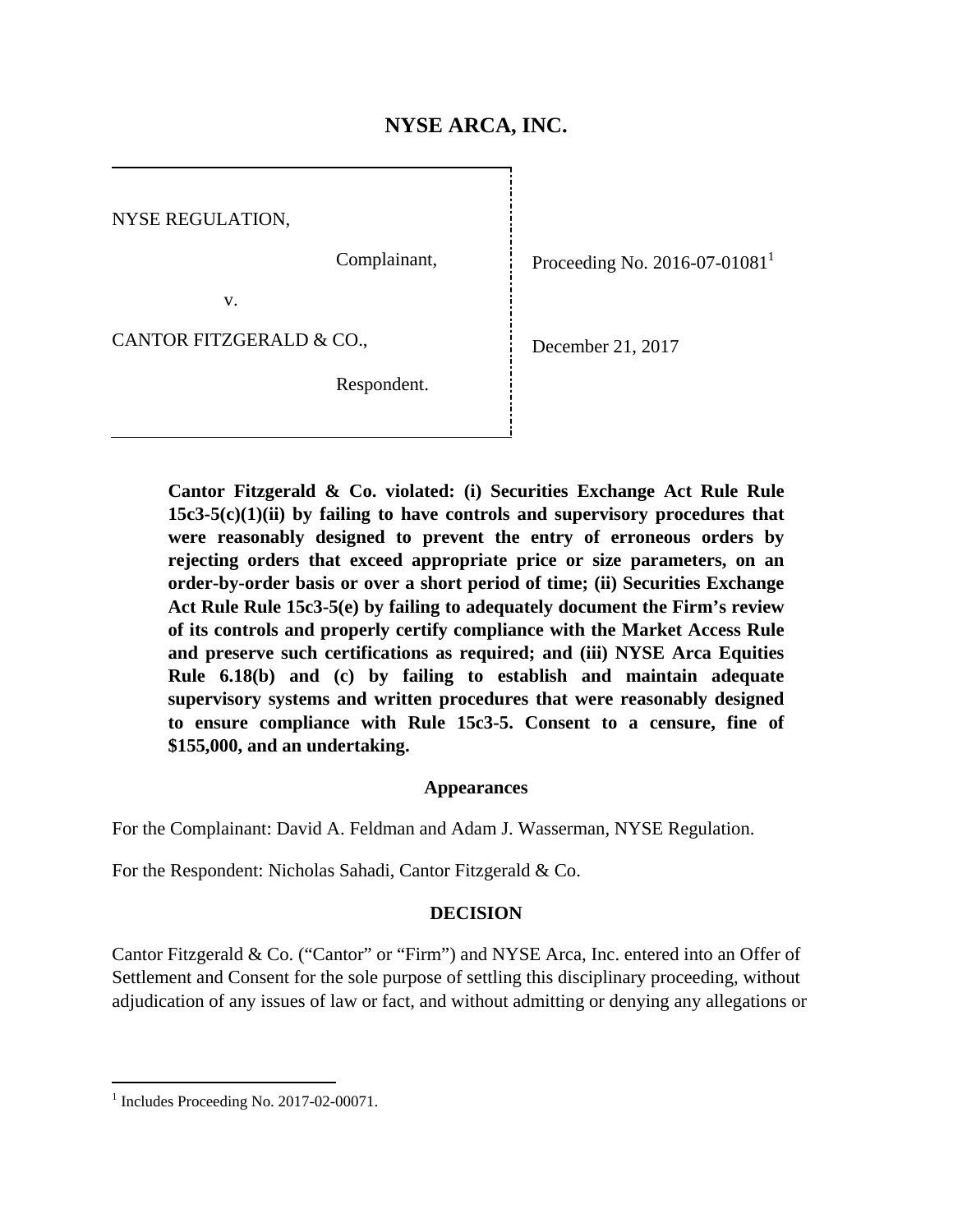findings referred to in the offer of settlement.<sup>2</sup> The Hearing Officer accepts the Offer of Settlement and Consent and issues this Decision in accordance with NYSE Arca Rules.<sup>3</sup>

# **FINDINGS OF FACTS AND VIOLATIONS**

## **Overview**

- 1. This matter involves violations of Securities Exchange Act Rule 15c3-5 (17 C.F.R. § 240.15c3-5) ("Rule 15c3-5" or the "Market Access Rule") and NYSE Arca Equities Rule 6.18.
- 2. As set forth below, Cantor violated: (i) Rule  $15c3-5(c)(1)(ii)$  by failing to establish, document, and maintain risk management controls and supervisory procedures that were reasonably designed to prevent the entry of erroneous orders, by rejecting orders that exceed appropriate price or size parameters, on an order-by-order basis or over a short period of time; and (ii) Rule 15c3-5(e) by failing to establish, document, and maintain a system for regularly reviewing the effectiveness of its controls, and failing to properly certify compliance with the Market Access Rule and preserve such certifications.

## **Background and Jurisdiction**

- 3. Cantor has been registered as an Equities Trading Permit ("ETP") Holder with NYSE Arca, Inc. (the "Exchange") since June 2003. The Firm is a registered broker-dealer with its principal place of business in New York, New York.
- 4. This matter arises from investigations by NYSE Regulation into the circumstances surrounding two orders entered by Cantor. The staff of the New York Equities Section of the Financial Industry Regulatory Authority ("FINRA") conducted a review of an order entered on August 13, 2014 (the "August 2014 Order"). NYSE Regulation further reviewed the August 2014 Order, as well as an order entered on February 24, 2017 (the "February 2017 Order"). As part of its review, NYSE Regulation investigated the Firm's compliance with Rule 15c3-5 and NYSE Arca Equities Rule 6.18 from August 1, 2014, through February 28, 2017 (the "Review Period").
- 5. In letters dated November 14, 2016, and June 12, 2017, which Cantor received, the Enforcement Section of NYSE Regulation, on behalf of the Exchange, notified the Firm that it was investigating whether Cantor violated Rule 15c3-5 and NYSE Arca Equities Rule 6.18 by failing to establish and maintain risk management controls and supervisory procedures reasonably designed to prevent the entry of erroneous orders. As a result of

1

 $2$  FINRA's Office of Hearing Officers reviewed the Offer of Settlement and Consent under the terms of a Regulatory Services Agreement (as amended) among NYSE Group, Inc., New York Stock Exchange LLC, NYSE Arca, Inc., NYSE MKT LLC, and FINRA.

 $3$  The facts, allegations, and conclusions contained in this Decision were taken from the executed Offer of Settlement and Consent. Prior to August 17, 2017, the rules involved in this matter were called NYSE Arca Equities rules.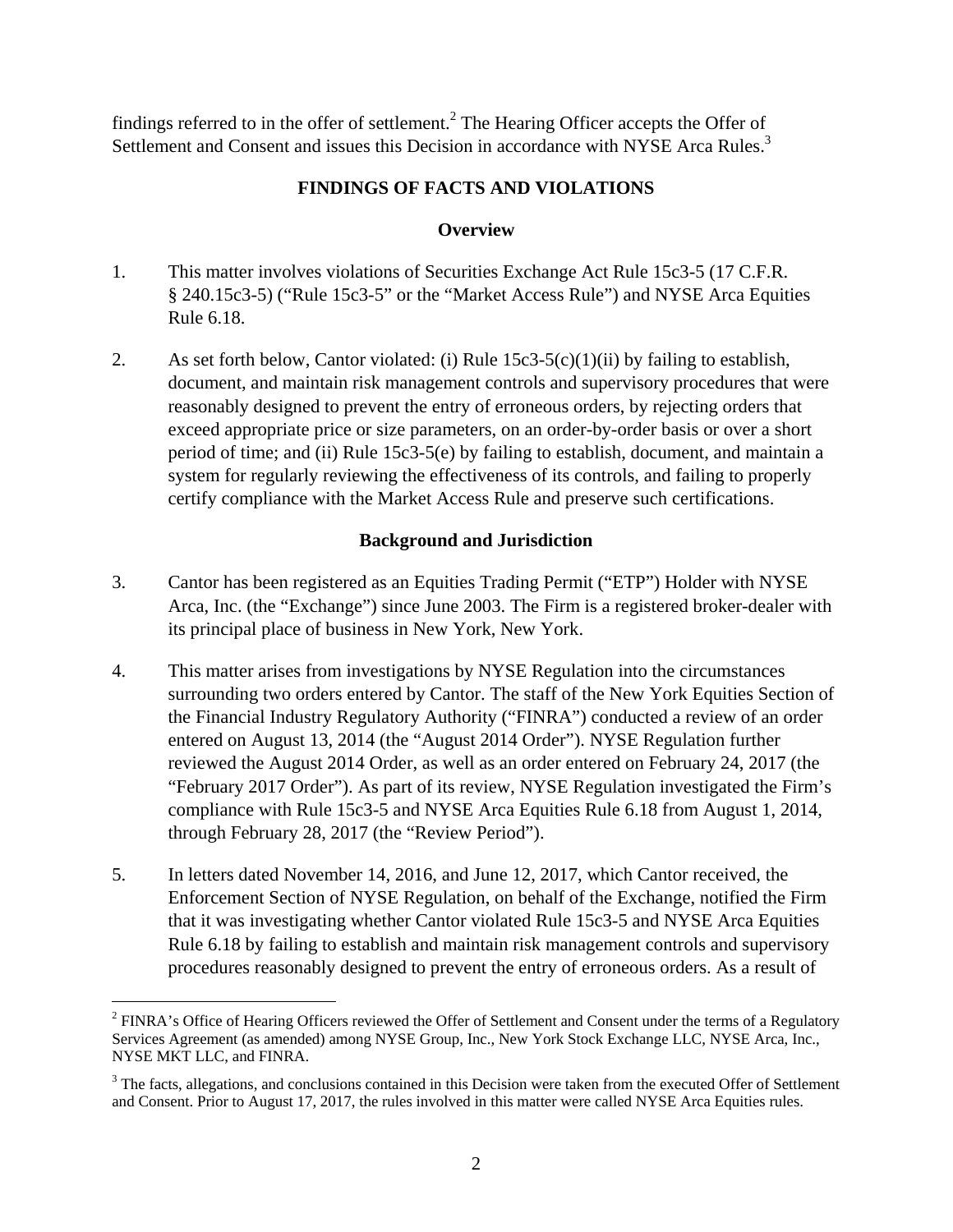this investigation, the Firm was found to have violated these rules, as described in detail below.

# **Violations**

# The August 2014 Order

- 6. On August 13, 2014, Cantor's Convertibles Desk received an unsolicited client order to sell 205,381 shares of convertible preferred stock in an Exchange-traded security (anonymized hereafter as "XYZ"). The instructions were to work the order on a "market not held" basis. A trader on the Convertibles Desk ("Trader 1") endeavored to fill the order through the Firm's order management system ("OMS").
- 7. When entering the August 2014 Order in the OMS, Trader 1 unintentionally caused the entire 205,381 share order to be transmitted as a market order for execution. Trade executions occurred immediately upon the Exchange's receipt of the order. After 12 executions for 6,400 shares of XYZ occurred at prices ranging from \$31.25 to \$30.69, another 191,779 shares sold within five seconds, as XYZ's price fell to \$24.66, a decrease of approximately 19.6%. XYZ's 30-day consolidated average daily trading volume ("ADV") was approximately 5,702 shares, and therefore the executions on the August 2014 Order represented approximately 3,475% of XYZ's ADV.
- 8. Once Trader 1 noticed the high volume of executions in XYZ appearing on his computer desktop, he notified his supervisor. Cantor promptly investigated and determined that Trader 1's transmission of a market order for the entire 205,381 share amount had been caused by an OMS function that mistakenly had been enabled on Trader 1's computer desktop. Cantor then submitted a request for Exchange officials to review the subject trades pursuant to NYSE Arca Equities Rule 7.10 (Clearly Erroneous Executions).<sup>4</sup> Exchange trading officials declared all transactions at or below \$29.86—a total of 207 executions, totaling 191,779 shares of XYZ and \$4,729,709.14— to be null and void.

# The February 2017 Order

1

9. On February 24, 2017, Cantor's Cash Equities Trading Desk received a "market not held" order from an affiliate to sell 84,950 shares of an Exchange-traded security (anonymized hereafter as "YZA"). At 09:20:17, a trader on the Cash Equities Trading Desk ("Trader 2") created a child order to split 10,000 shares of YZA. While attempting to create an additional child order for 2,000 shares of YZA, Trader 2 inadvertently left an OMS pricing strategy setting to "Order," with the percent of order volume set to 100. This caused the OMS to default the February 2017 Order to "market," the order type of the parent order, instead of defaulting to a best bid/offer or limit price. As a result, Trader

<sup>&</sup>lt;sup>4</sup> NYSE Arca Equities Rule 7.10 is currently denominated NYSE Arca Rule 7.10-E.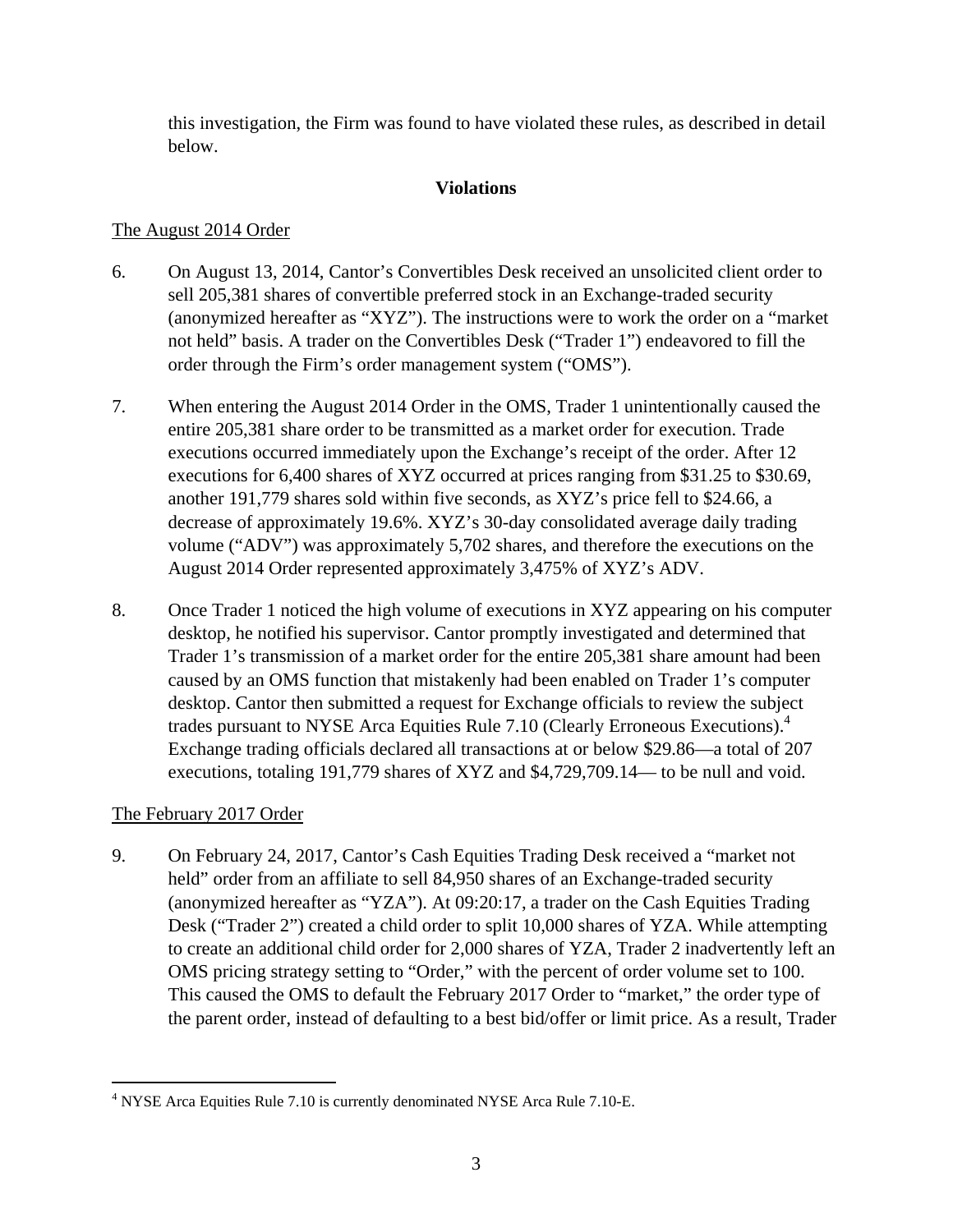2 unintentionally caused a market order to sell 73,790 shares of YZA to be transmitted for execution.

10. Trade executions occurred immediately upon the Exchange's receipt of the February 2017 Order. Within 227 milliseconds, the order executed 514 times, with all 73,790 shares of YZA selling at prices ranging from \$284.78 to \$265.50, a decrease of approximately 6.7%. YZA's 30-day consolidated ADV was approximately 1,786,443 shares, and therefore the executions on the February 2017 Order represented approximately 4.1% of YZA's ADV.

## Violations of Rule  $15c3-5(c)(1)(ii)$

- 11. Rule 15c3-5 states that "a broker or dealer with market access, or that provides a customer or any other person with access to an exchange or alternative trading system . . . shall establish, document, and maintain a system of risk management controls and supervisory procedures reasonably designed to manage the financial, regulatory, and other risks of this business activity." Specifically, Rule 15c3-5(c)(1)(ii) requires that the risk management controls and supervisory procedures "shall be reasonably designed to systematically limit the financial exposure of the broker or dealer that could arise as a result of market access, including being reasonably designed to . . . [p]revent the entry of erroneous orders, by rejecting orders that exceed appropriate price or size parameters, on an order-by-order basis or over a short period of time, or that indicate duplicative orders."
- 12. During the Review Period, Cantor did not consistently employ maximum share threshold controls to create alerts or block trades when a trader attempted to route a child order to an exchange in excess of a specified number of shares. Instead, the Firm applied such controls only to certain desks, traders, and order types. In this case, Trader 1 and Trader 2 entered market orders for 205,381 shares and 73,790 shares respectively, when each order was intended to be transmitted via substantially smaller child orders.
- 13. Although Cantor employed procedures and controls that set a maximum notional value for each order, these procedures and controls were inadequate. From the beginning of the Review Period through at least November 2015, the Firm employed a control in the OMS that far exceeded the notional value of even the largest non-erroneous orders that Cantor entered on the Exchange. The parameters were too wide to effectively prevent erroneously entered orders without additional controls.
- 14. Further, Cantor did not utilize an ADV control during the Review Period. A reasonable ADV control could prevent erroneous orders such as the August 2014 Order, which represented approximately 3,475% of XYZ's ADV.
- 15. Accordingly, during the Review Period, Cantor's controls were not reasonably designed to prevent the entry of erroneous orders, by rejecting orders that exceed appropriate price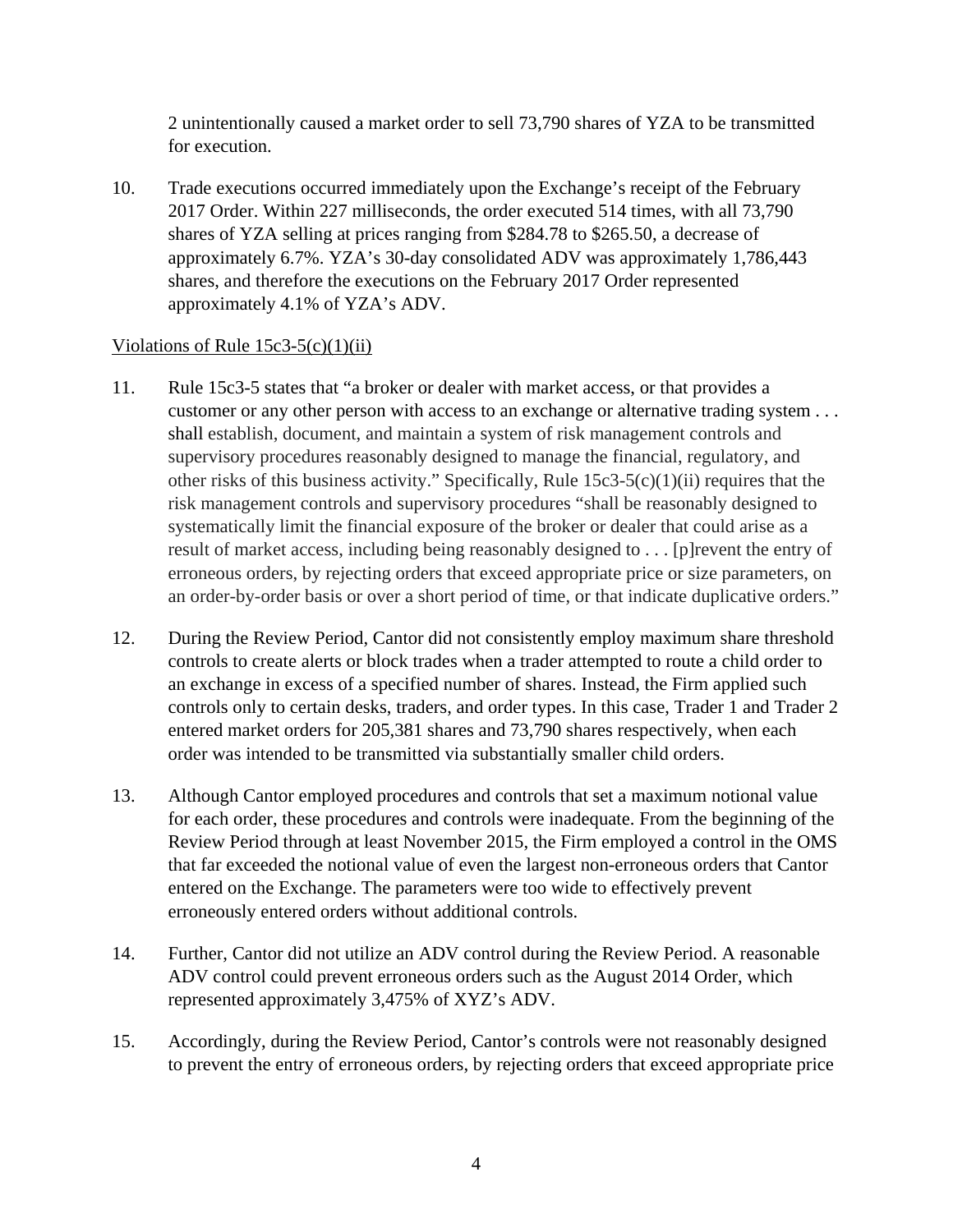or size parameters, on an order-by-order basis or over a short period. Therefore, the Firm violated Rule  $15c3-5(c)(1)(ii)$ .

## Violations of Rule 15c3-5(e)

- 16. Rule 15c3-5(e) states that broker-dealers providing market access "shall establish, document, and maintain a system for regularly reviewing the effectiveness of the risk management controls and supervisory procedures required by [the Market Access Rule] and for promptly addressing any issues."
- 17. Rule 15c3-5(e)(1) requires that broker-dealers "shall review, no less frequently than annually, the business activity of the broker or dealer in connection with market access to assure the overall effectiveness of such risk management controls and supervisory procedures," and that "such review shall be conducted in accordance with written procedures and shall be documented."
- 18. Rule 15c3-5(e)(2) requires that the Chief Executive Officer (or equivalent officer) of the broker-dealer certify, on an annual basis, that such risk management controls and supervisory procedures comply with paragraphs (b) and (c) of Rule 15c3-5, and that the broker-dealer conducted the review described in Rule 15c3-5(e)(1). Rule 15c3-5(e)(2) also requires that such certifications be preserved by a broker-dealer as part of its books and records for not less than three years, in accordance with Securities Exchange Act Rule 17a-4(b) (17 C.F.R. § 240.17a-4(b)).
- 19. During the Review Period, Cantor did not document its system for regularly reviewing the effectiveness of its risk management controls and supervisory procedures as Rule 15c3-5(e) requires. Although the Firm's written procedures stated that "[b]roker-dealers with market access must review, no less frequently than annually, the overall effectiveness of its risk management controls and supervisory procedures," and that "[s]uch review must be conducted in accordance with written procedures and must be documented," the written procedures prior to September 2016 did not describe the Firm's controls to prevent the entry of erroneous orders, nor did the written procedures indicate how such controls should be reviewed. Moreover, the Firm did not document regular review of its maximum share threshold, maximum notional value, or ADV controls across desks and order types each year during the Review Period.
- 20. During the Review Period, Cantor's Chief Executive Officer signed annual certifications that the Firm had in place "risk management controls and supervisory procedures designed to comply with the requirements of [the Market Access Rule], and conducted reviews of those controls and procedures to test their efficacy for compliance purposes for the applicable coverage period." The certifications did not satisfy Rule 15c3-5(e)(2) because they did not state that the risk management controls and supervisory procedures actually complied with paragraphs (b) and (c) of Rule 15c3-5.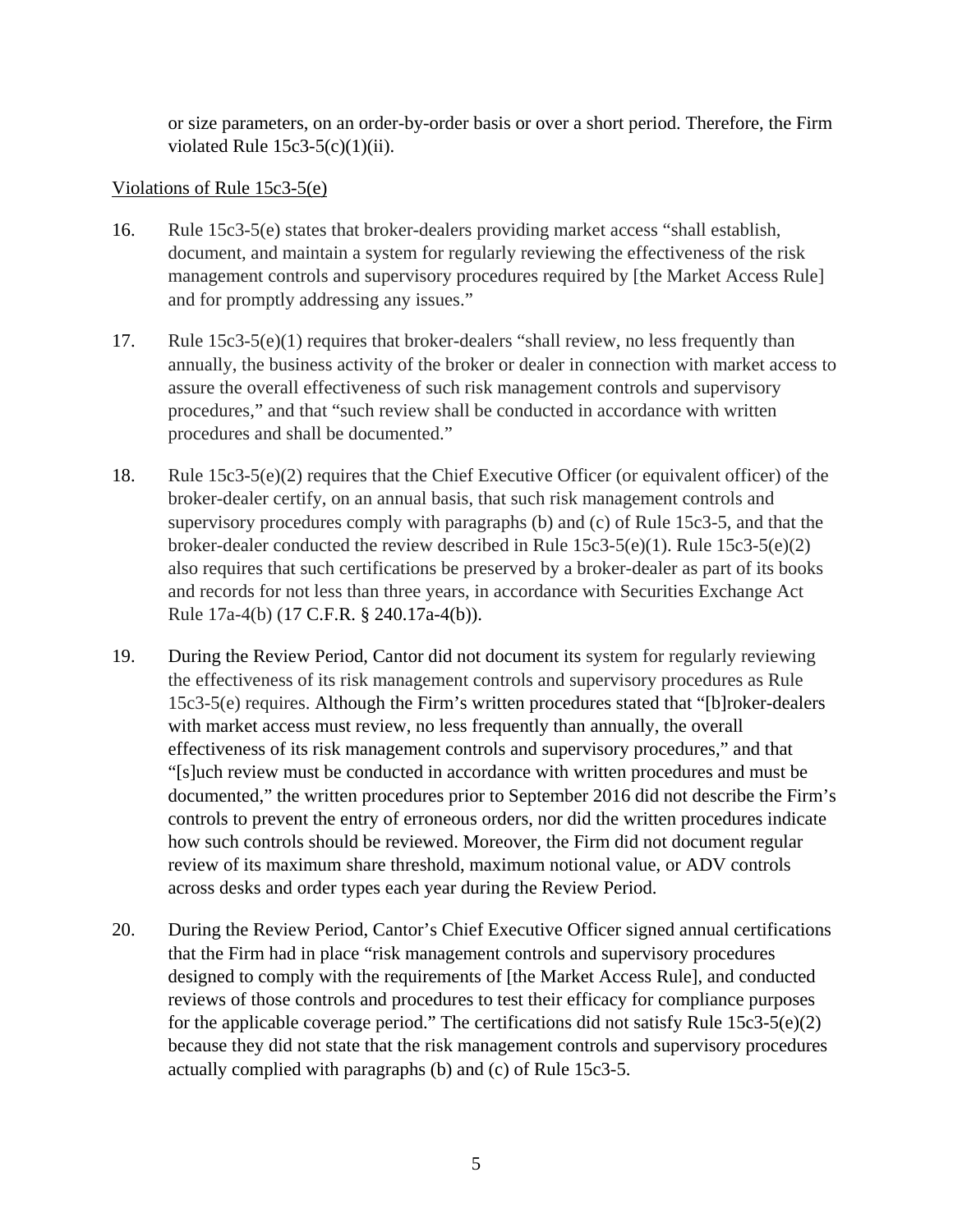- 21. Cantor further violated Rule 15c3-5(e)(2) by failing to preserve an executed copy of its certification for the year 2014 for the period required under Securities Exchange Act Rule  $17a-4(b)$ .
- 22. As a result of the deficiencies described in paragraphs 6 through 21 above, Cantor violated NYSE Arca Equities Rule 6.18(b) and  $(c)$ .<sup>5</sup>

## **Relevant Disciplinary History**

23. Cantor has no relevant disciplinary history.

### **Other Factors Considered**

24. In determining to resolve this matter on the basis set forth herein, Enforcement took into consideration that Cantor, upon discovery of the August 2014 Order and February 2017 Order, took steps promptly to correct certain OMS functions that contributed to the entry of the orders. Enforcement also took into consideration that during and after the Review Period, the Firm implemented additional and modified controls relating to the entry of erroneous orders, including single-order quantity controls that, had they been operative during the Review Period, could have flagged or prevented the orders described above. As set forth below, the Firm has undertaken to address any remaining deficiencies.

### **ORDER**

Cantor Ftizgerald & Co. violated: (i) Rule  $15c3-5(c)(1)(ii)$  by failing to have controls and supervisory procedures that were reasonably designed to prevent the entry of erroneous orders by rejecting orders that exceed appropriate price or size parameters, on an order-by-order basis or over a short period of time; (ii) Rule 15c3-5(e) by failing to adequately document the Firm's review of its controls and properly certify compliance with the Market Access Rule and preserve such certifications as required; and (iii) NYSE Arca Equities Rule 6.18(b) and (c) by failing to establish and maintain adequate supervisory systems and written procedures that were reasonably designed to ensure compliance with Rule 15c3-5.

### **SANCTIONS**

Cantor Fitzgerald & Co. is censured and fined \$155,000.

 $\overline{a}$ 

Cantor shall address any remaining Market Access Rule deficiencies to ensure it has implemented controls and procedures that are reasonably designed to achieve compliance with the rules and regulations cited herein pertaining to market access requirements. Within 120 days of this Decision, a registered principal of the Respondent shall submit to David A. Feldman, Senior Enforcement Counsel, NYSE Regulation, New York Stock Exchange, 11 Wall Street, New York, NY 10005, a signed, dated letter, or an email from a work-related account of the

 $<sup>5</sup>$  NYSE Arca Equities Rule 6.18 is currently denominated NYSE Arca Rule 11.18.</sup>